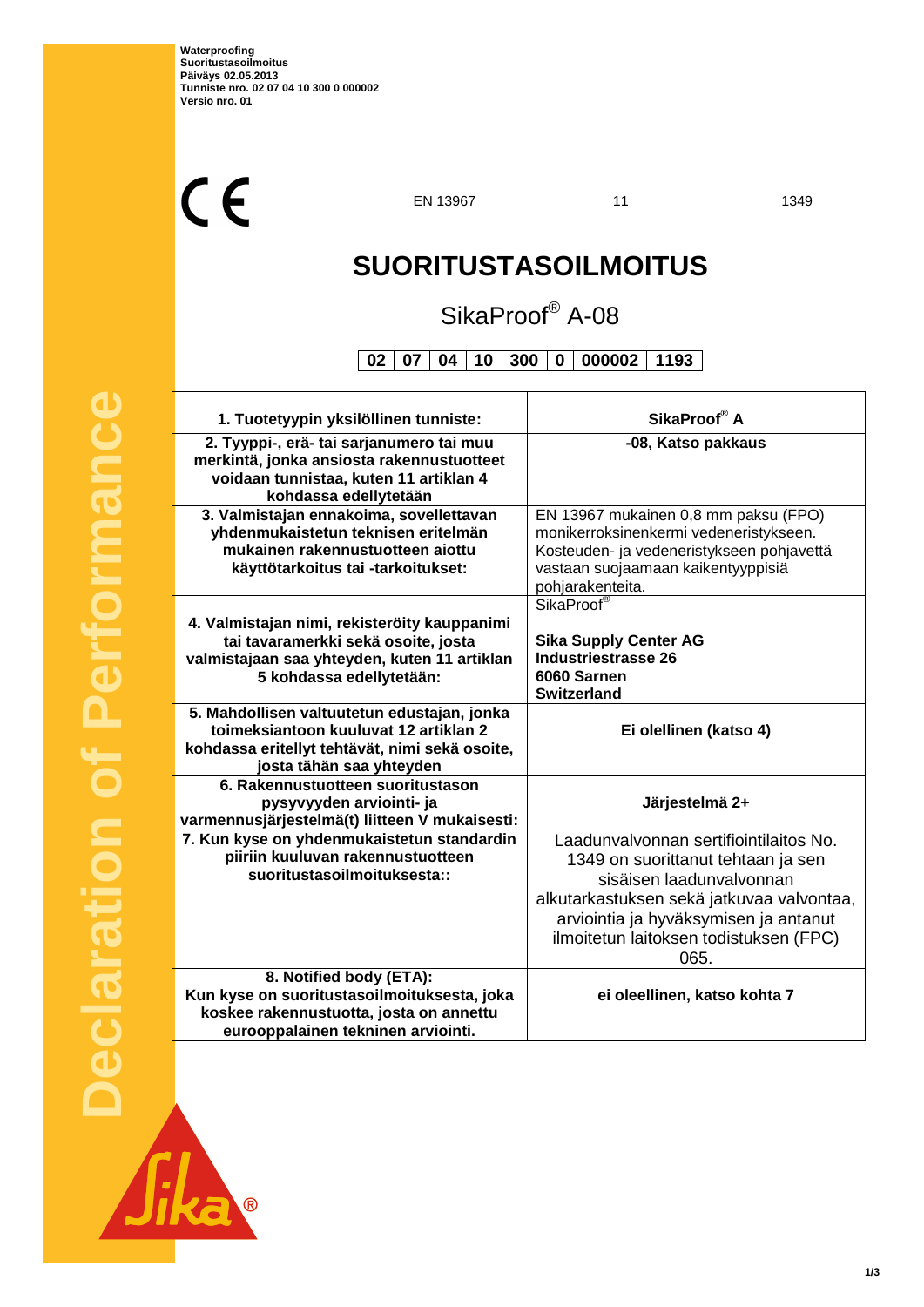**Waterproofing Suoritustasoilmoitus Päiväys 02.05.2013 Tunniste nro. 02 07 04 10 300 0 000002 Versio nro. 01**

# **9. Ilmoitetut suoritustasot**

| Perusominaisuudet                                            | Suoritustaso                | Yhdenmukaistetut<br>tekniset eritelmät               | Harmonisoitu<br>tekninen<br>spesifikaatio |
|--------------------------------------------------------------|-----------------------------|------------------------------------------------------|-------------------------------------------|
| Paloluokka                                                   | <b>LUOKKAE</b>              | EN 13501-1                                           |                                           |
| Vesitiiviyden<br>määrittäminen                               | Hyväksytty (24 h/<br>60KPa) | <b>EN 1928 B</b>                                     |                                           |
| Repäisylujuuden<br>määrittäminen                             | $\geq$ 400 kN               | EN 12310-1                                           |                                           |
| Saumojen<br>leikkauslujuuden<br>määrittäminen                | $\geq$ 250 N / 50 mm        | EN 12317-2                                           |                                           |
| Iskun kestävyys                                              | $\geq$ 250 mm               | <b>EN 12691</b>                                      |                                           |
| Lujuusominaisuuksien<br>määrittäminen<br>Pituussuunassa      | $\geq 400$ N/50 mm          | EN 12311-1                                           | EN 13967:2004                             |
| Lujuusominaisuuksien<br>määrittäminen<br>poikittaissuunnassa | $\geq$ 375 N/50 mm          | EN 12311-1                                           |                                           |
| staattisen kuorman kesto                                     | $\geq$ 20 kg                | EN 12730 (menetelmä B,<br>24 h /20 kg)               |                                           |
| Vesitiiveys keinotekoisen<br>altistuksen jälkeen             | ei määritelty               | EN 1296 (12 vkoa)<br>EN 1928 B (24 h/ 60 kPa)        |                                           |
| Vesitiiveys kemikaali<br>altistuksen jälkeen                 | ei määritelty               | EN 1847 (28 vrk/ + 23°C)<br>EN 1928 B (24 h/ 60 kPa) |                                           |

**Declaration of Performance**  Performance  $\overline{ }$ Declaration de

**Lisätietoja: Oy Sika Finland Ab PL 49** Puhelin:<br> **ADDREGESCERTED**<br> **+35 C** Telefax **Koskelontie 23 C Telefax +358 9 511 43300 FI-02921 Espoo www.sika.fi**

**/3**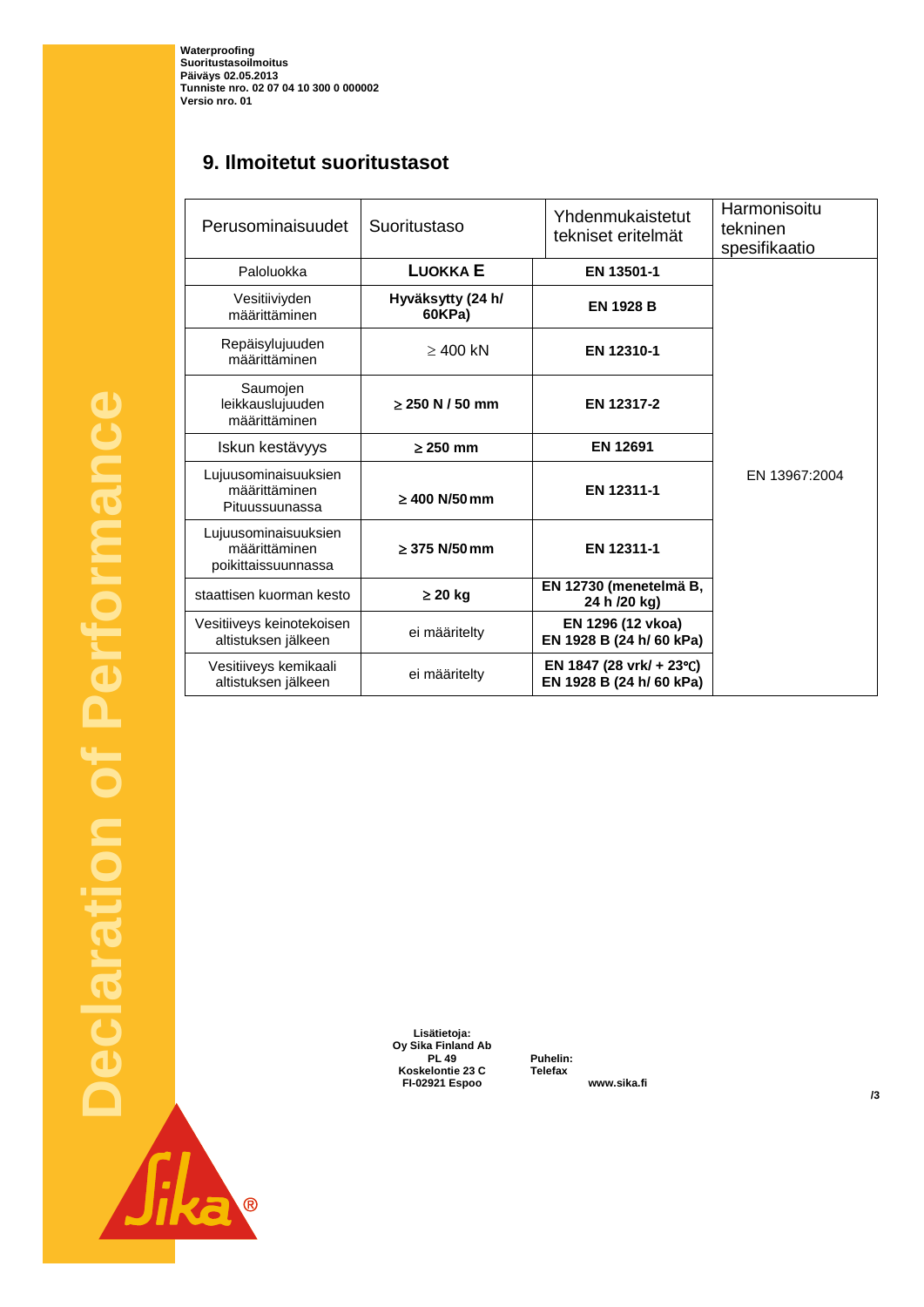### **10. Ilmoitus**

# **Edellä 1 ja 2 kohdassa yksilöidyn tuotteen suoritustasot ovat 9 kohdassa ilmoitettujen suoritustasojen mukaiset. Tämä suoritustasoilmoitus on annettu 4 kohdassa ilmoitetun valmistajan yksinomaisella vastuulla:**

**Valmistajan puolesta allekirjoittanut:**

Patrick Bräker Corporate Product Engineer

Marcel Langenegger CMFM Waterproofing

Sarnen, 14 February 2013

**Ympäristö, Terveys ja Turvallisuus tieto (REACH) Saadakseen tietoa ja neuvoja kemiallisten tuotteiden turvallisesta käsittelystä, varastoinnista ja hävittämisestä käyttäjän tulee tarkistaa viimeisin käyttöturvallisuustiedote, jossa on tietoa fysikaalisista, ekologisista, toksikologisista ja muista turvallisuuteen liittyvistä asioista.**

#### **Huomautus:**

**Nämä neuvot ja ohjeet on annettu käyttäjälle hyvässä uskossa perustuen Sikan tämänhetkiseen tietämykseen ja kokemukseen tuotteistamme, kun niiden huolellinen varastointi, käsittely ja käyttö tapahtuu normaaliolosuhteissa Sikan suositusten mukaisesti. Tässä annettu tieto koskee vain tässä mainittuun työstöön ja tuotteeseen. Määreitä muutettaessa, kuten alusta jne. tai erilainen työstötapa tulee ottaa yhteys Sikan tekniseen neuvontaan ennen Sikan tuotteiden käyttöä. Tässä oleva tieto ei vapauta käyttäjää varmistumaan testien avulla tuotteen sopivuudesta aiottuun käyttökohteeseen ja -tarkoitukseen. Kaikissa tilauksissa ja toimituksissa noudatetaan voimassaolevia yleisiä myynti- ja toimitusehtojamme. Käyttäjän on aina tukeuduttava ko. tuotteen viimeisimpään voimassaolevaan paikalliseen tuotetietoesitteeseen, jonka toimitamme pyydettäessä.**

> **Lisätietoja: Oy Sika Finland Ab Koskelontie 23 C, PL 49**

**www.sika.com Puhelin 09-511 431 +358 9 511 431 02920 Espoo Telefax 09 – 511 433 00 +358 9 511 433 300**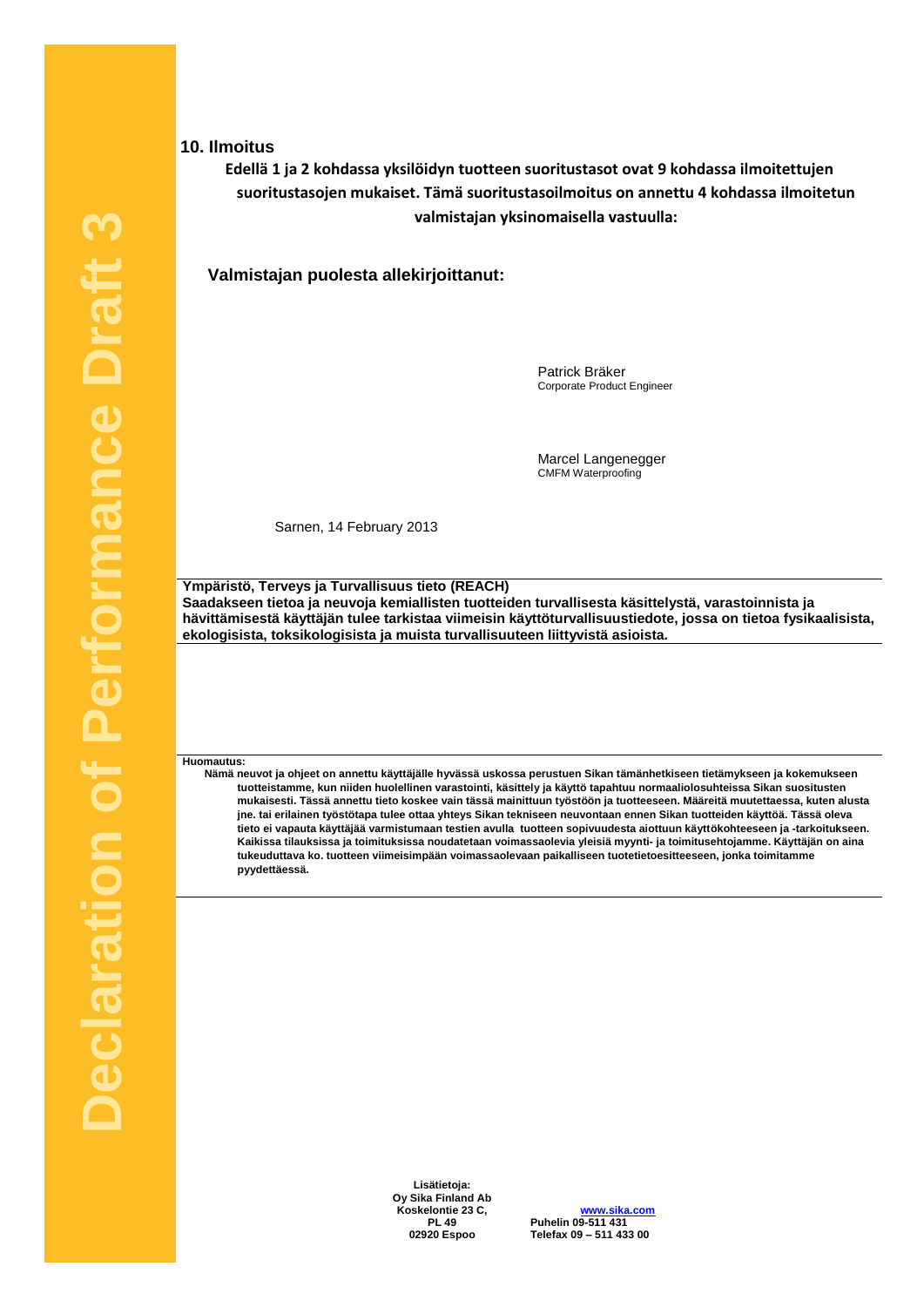

**EN 13967** 11 1349

# **DECLARATION OF PERFORMANCE SikaProof® A-08**

02 07 04 10 300 0 000002 1193

| SikaProof® A                                                                                                                                                                                                                                                                                                                                                                 |  |
|------------------------------------------------------------------------------------------------------------------------------------------------------------------------------------------------------------------------------------------------------------------------------------------------------------------------------------------------------------------------------|--|
| -08 (piece no. see packaging)                                                                                                                                                                                                                                                                                                                                                |  |
| Prefabricated multi-layer sheet membrane<br>waterproofing with a 0.8 mm thick (FPO)<br>membrane laminated with a sealant (PO)<br>and non-woven fleece (PP) according<br>to EN 13967                                                                                                                                                                                          |  |
| Damp proofing and waterproofing of all<br>kinds of below ground structures against<br>groundwater                                                                                                                                                                                                                                                                            |  |
| SikaProof <sup>®</sup>                                                                                                                                                                                                                                                                                                                                                       |  |
| <b>Sika Supply Center AG</b><br><b>Industriestrasse 26</b><br>6060 Sarnen<br><b>Switzerland</b>                                                                                                                                                                                                                                                                              |  |
| Not relevant (see 4)                                                                                                                                                                                                                                                                                                                                                         |  |
| System 2+                                                                                                                                                                                                                                                                                                                                                                    |  |
| 1349<br>Notified factory production control<br>certification body No. 1349 performed the<br>initial inspection of the manufacturing<br>plant and of factory production control and<br>the continuous surveillance, assessment<br>and evaluation of factory production<br>control and issued the certificate of<br>conformity of the factory production<br>control (FPC) 065. |  |
|                                                                                                                                                                                                                                                                                                                                                                              |  |

 $\overline{\circledR}$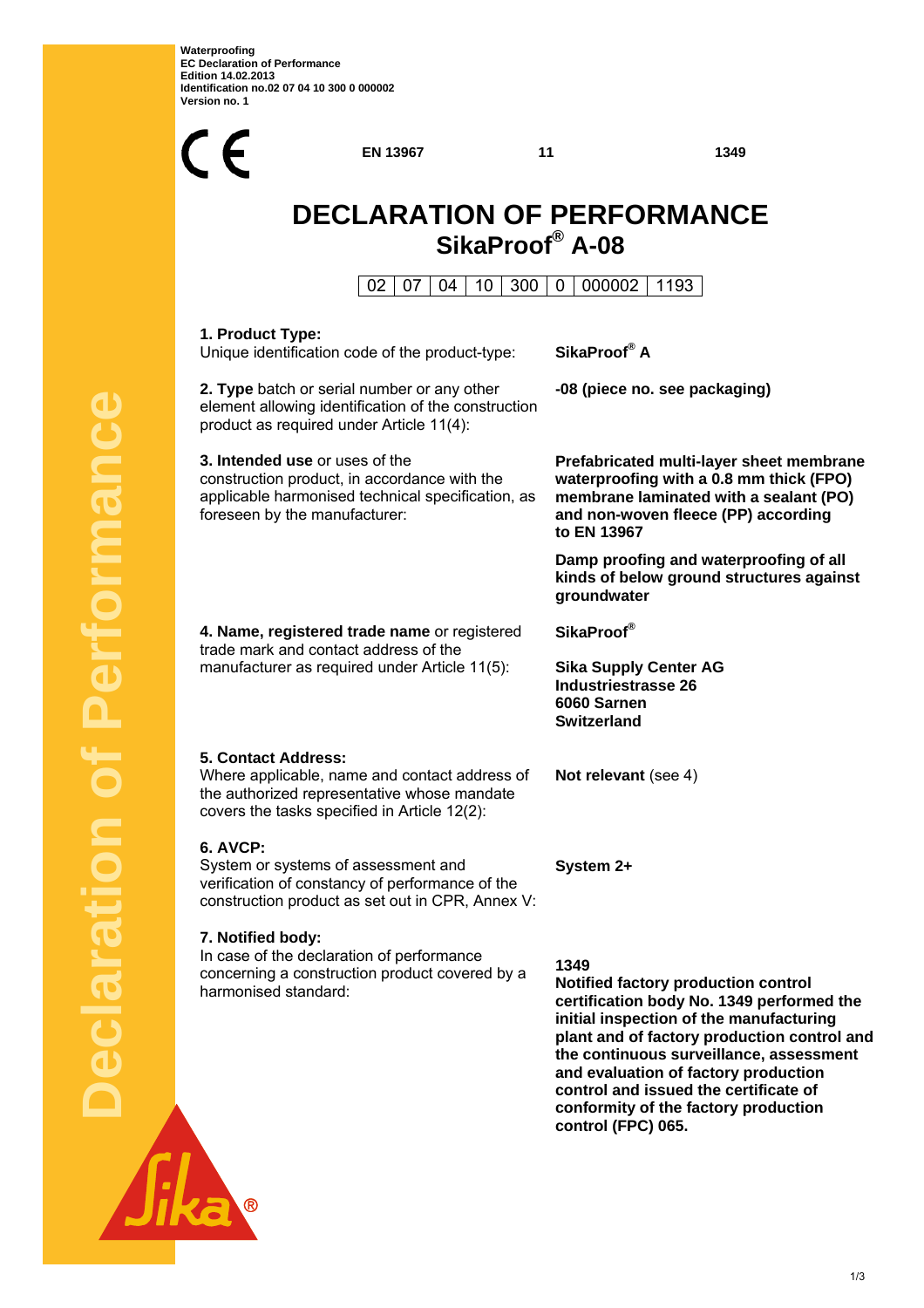**Waterproofing EC Declaration of Performance Edition 14.02.2013 Identification no.02 07 04 10 300 0 000002 Version no. 1** 

**8. Notified body:** 

In case of the declaration of performance concerning a construction product for which a European Technical Assessment has been issued:

**Not relevant** (see 7)

# **9. Declared performance**

| <b>Essential</b><br>characteristics                             | <b>Performance</b> | <b>Test Standard</b>                                        | <b>Harmonised</b><br>technical<br>specification |
|-----------------------------------------------------------------|--------------------|-------------------------------------------------------------|-------------------------------------------------|
| <b>Reaction to fire</b>                                         | Class E            | EN 13501 - 1                                                |                                                 |
| <b>Water tightness</b>                                          | Pass (24h / 60kPa) | EN 1928 B                                                   |                                                 |
| <b>Tear resistance</b>                                          | $\geq 400$ N       | EN 12310 - 1                                                |                                                 |
| Joint strength                                                  | ≥ 250 N / 50mm     | EN 12317 - 2                                                |                                                 |
| <b>Impact resistance</b>                                        | $\geq$ 250 mm      | EN 12691                                                    |                                                 |
| Tensile strength,<br>machine direction                          | ≥ 400 N / 50mm     | EN 12311 - 1                                                |                                                 |
| Tensile strength,<br>cross direction                            | ≥ 375 N / 50mm     | EN 12311 - 1                                                | FN 13967: 2004                                  |
| <b>Resistance to static</b><br>loading                          | $\geq$ 20 kg       | EN 12730<br>(Method B, 24h / 20kg)                          |                                                 |
| <b>Durability</b><br>water tightness after<br>artificial ageing | Pass               | EN 1296 (12 weeks);<br>EN 1928 B (24h/60kPa)                |                                                 |
| <b>Durability</b><br>water tightness against<br>chemicals       | Pass               | EN 1847 (28 d / +23 $^{\circ}$ C);<br>EN 1928 B (24h/60kPa) |                                                 |

R